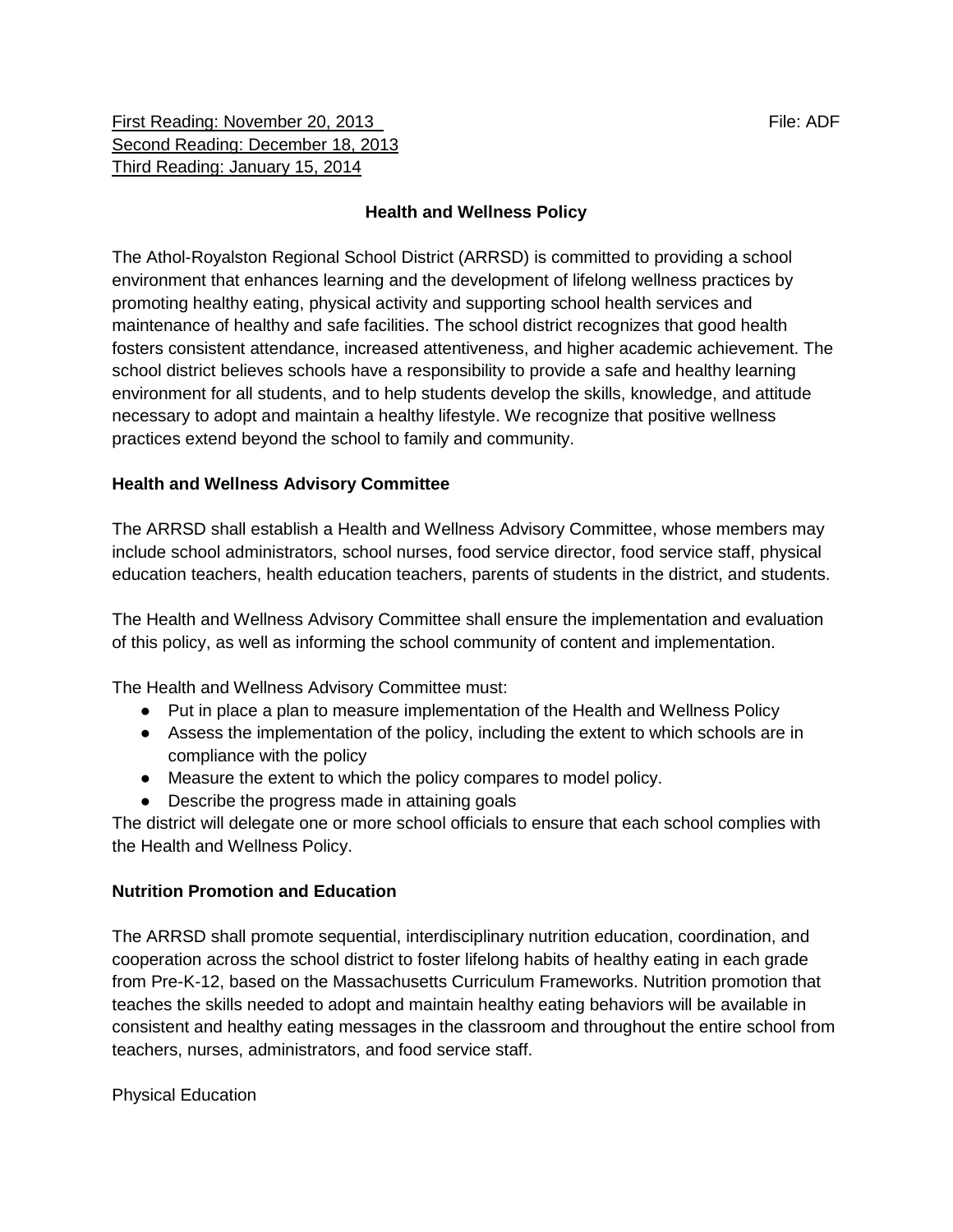ARRSD will provide physical education aligned to the standards established by The Massachusetts Department of Elementary and Secondary Education. The program will provide a variety of developmentally appropriate activities that are reflective of the state standards, benchmarks, and appropriate assessment. The physical education program's key components include:

- Structured K-12 physical education curriculum
- Physical education class frequency and duration shall meet all state mandated requirements
- Recess shall take place daily for grades K-4 and be approximately 20 minutes in length
- Extracurricular activities such as sports/clubs shall be encouraged
- Information and participation in before and after school and community programs shall be
- encouraged

## **School Breakfast and Lunch Programs**

Qualified child nutrition professionals will provide students with access to a variety of affordable, nutritious, and appealing foods that meet the health and nutrition needs of students; accommodating religious, ethnic, and cultural diversity of the entire student body, taking into consideration specific food allergies, medical issues and food intolerances. A clean, safe and pleasant setting will be maintained, with adequate time for students to eat.

To the maximum extent possible, all schools in the ARRSD will participate and meet nutritional requirements established by local, state, and federal statutes and programs.

School personnel will make every effort to ensure that all students receive adequate nutrition during the school day. Schools should share information about nutritional content of meals with parents and students. This information could be accessed through the district website, school cafeteria memo boards, placards, and/or other points of purchase.

The ARRSD will promote farm to school connections and the purchase of locally grown fruits and vegetables as a priority whenever possible. Cafeterias will strive to model environmentally sound practices in order to educate students and staff about recycling waste, composting, and recycling.

## **Competitive Foods**

All competitive foods and beverages sold or provided in the ARRSD will be consistent with the standards set by the Commonwealth of Massachusetts.

Competitive foods and beverages are those provided in:

- School cafeteria a la carte items (sold separately from school meals)
- School stores, snack bars, vending machines and concession stands
- School booster sales, fund-raising activities and other school sponsored or school related events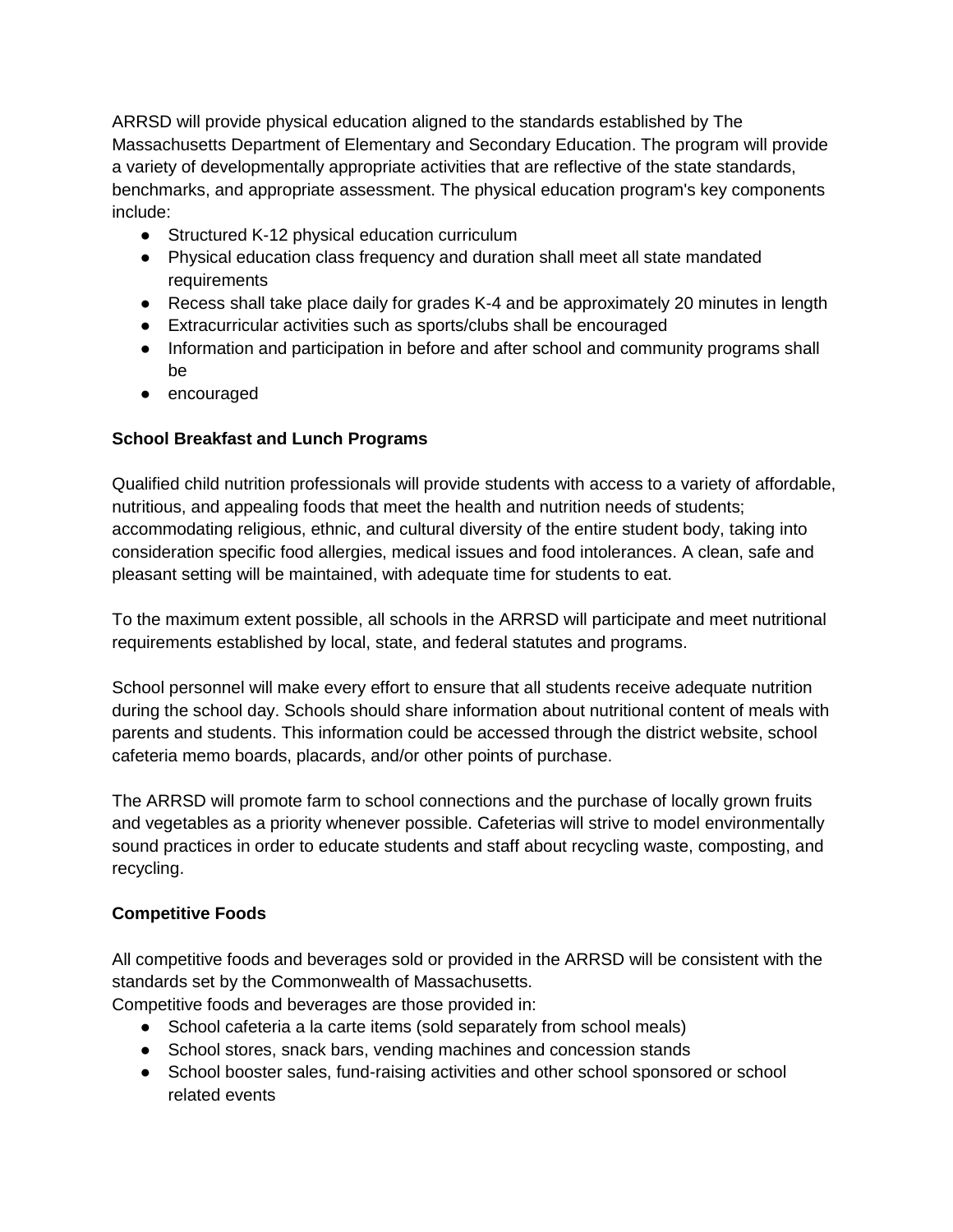- School buildings and any other location on school property, including classrooms and
- Hallways

The standards apply to items sold or provided from 30 minutes before the beginning of the school day until 30 minutes after the end of the school day. We encourage individual school organizations to follow the guidelines and recommendations set forth by this policy.

#### **Food in the School/Classroom**

Teachers will be encouraged to request healthy alternatives for classroom parties.

Distribution of food items that meet the nutritional guidelines for consumption in the classroom is encouraged.

Students are discouraged from sharing food or beverages with one another during meal or snack time, given concerns about contagious diseases, allergies and other restrictions or some students' diets.

The school district will make available an approved list of ideas for acceptable fundraising activities. Schools will encourage fundraising that promotes physical activity.

#### **School Health Services**

ARRSD shall provide school health services and qualified health care providers who will appraise, protect, and support the physical, social, and emotional well being of students, staff and families, to help build a healthy school environment.

## **School Health Environment**

ARRSD will provide safe, healthy, well-maintained surroundings that are tobacco, alcohol, and drug free and which foster a culture of caring, respect, and responsibility.

#### **Goals:**

1. Promote sequential, interdisciplinary nutrition education to foster lifelong habits of healthy eating in each grade Pre-K-12.

2. Promote and allow access to a variety of affordable, nutritious, appealing, and fresh foods that meet the health and nutritional needs of students as outlined by local, state and federal Guidelines.

3. Encourage all food and beverages, made available during the regular school day on all school campuses, meet or exceed nutritional guidelines put forth by local, state and federal agencies.

4. Promote coordination and cooperation between all school and community entities that teach, provide, or encourage lifelong physical activity for students.

5. Provide opportunities, encouragement and support for all Pre-K-12 students to be physically